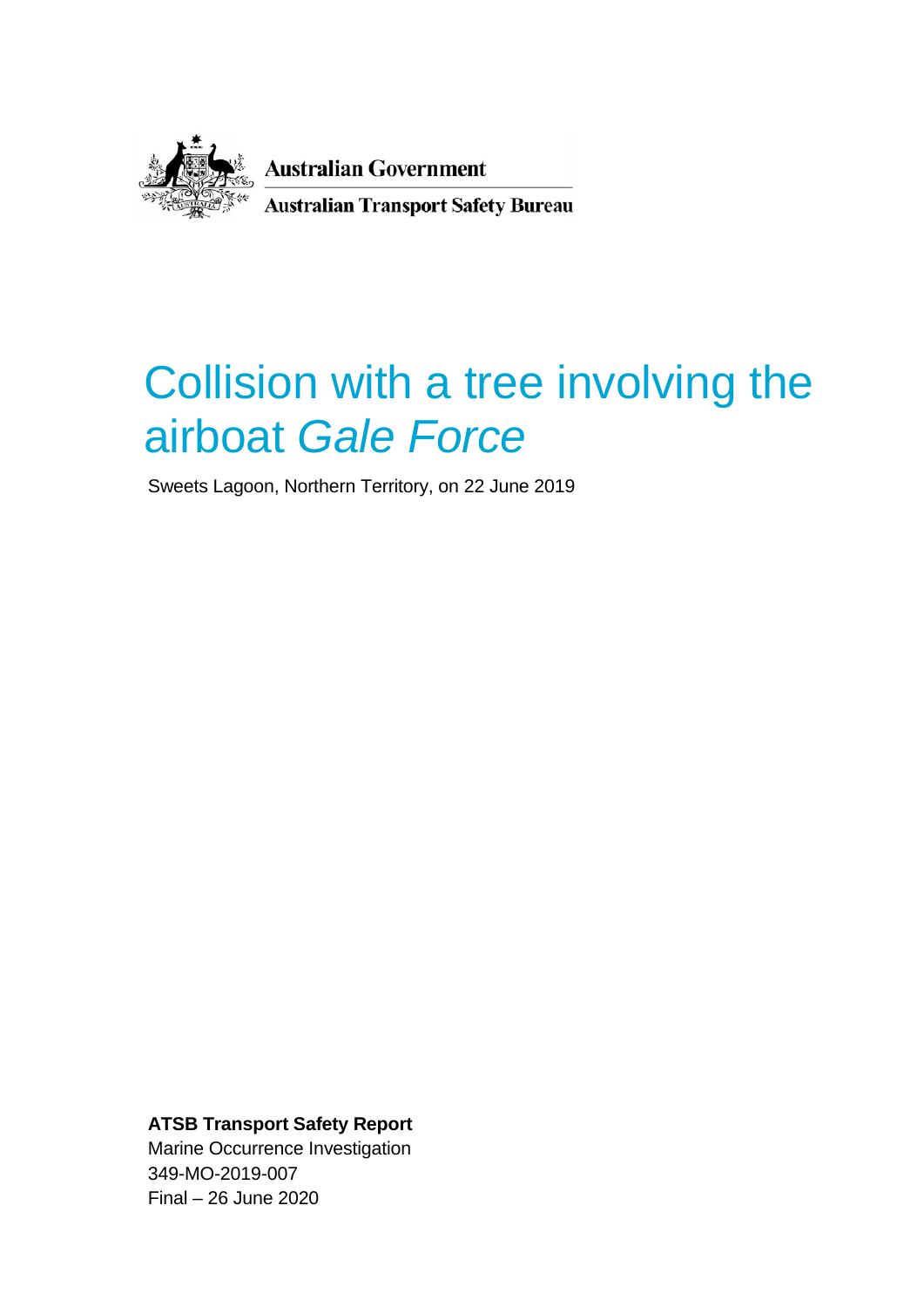Released in accordance with section 25 of the *Transport Safety Investigation Act 2003*

#### Publishing information

|            | <b>Published by:</b> Australian Transport Safety Bureau           |
|------------|-------------------------------------------------------------------|
|            | <b>Postal address: PO Box 967, Civic Square ACT 2608</b>          |
| Office:    | 62 Northbourne Avenue Canberra, Australian Capital Territory 2601 |
| Telephone: | 1800 020 616, from overseas +61 2 6257 2463 (24 hours)            |
|            | Accident and incident notification: 1800 011 034 (24 hours)       |
| Email:     | atsbinfo@atsb.gov.au                                              |
| Website:   | www.atsb.gov.au                                                   |

© Commonwealth of Australia 2020

 $\overline{(\mathfrak{c}\mathfrak{c})}$  $\odot$ 

#### **Ownership of intellectual property rights in this publication**

Unless otherwise noted, copyright (and any other intellectual property rights, if any) in this publication is owned by the Commonwealth of Australia.

#### **Creative Commons licence**

With the exception of the Coat of Arms, ATSB logo, and photos and graphics in which a third party holds copyright, this publication is licensed under a Creative Commons Attribution 3.0 Australia licence.

Creative Commons Attribution 3.0 Australia Licence is a standard form license agreement that allows you to copy, distribute, transmit and adapt this publication provided that you attribute the work.

The ATSB's preference is that you attribute this publication (and any material sourced from it) using the following wording: *Source:* Australian Transport Safety Bureau

Copyright in material obtained from other agencies, private individuals or organisations, belongs to those agencies, individuals or organisations. Where you want to use their material you will need to contact them directly.

#### **Addendum**

| Page | Change | Date |
|------|--------|------|
|      |        |      |
|      |        |      |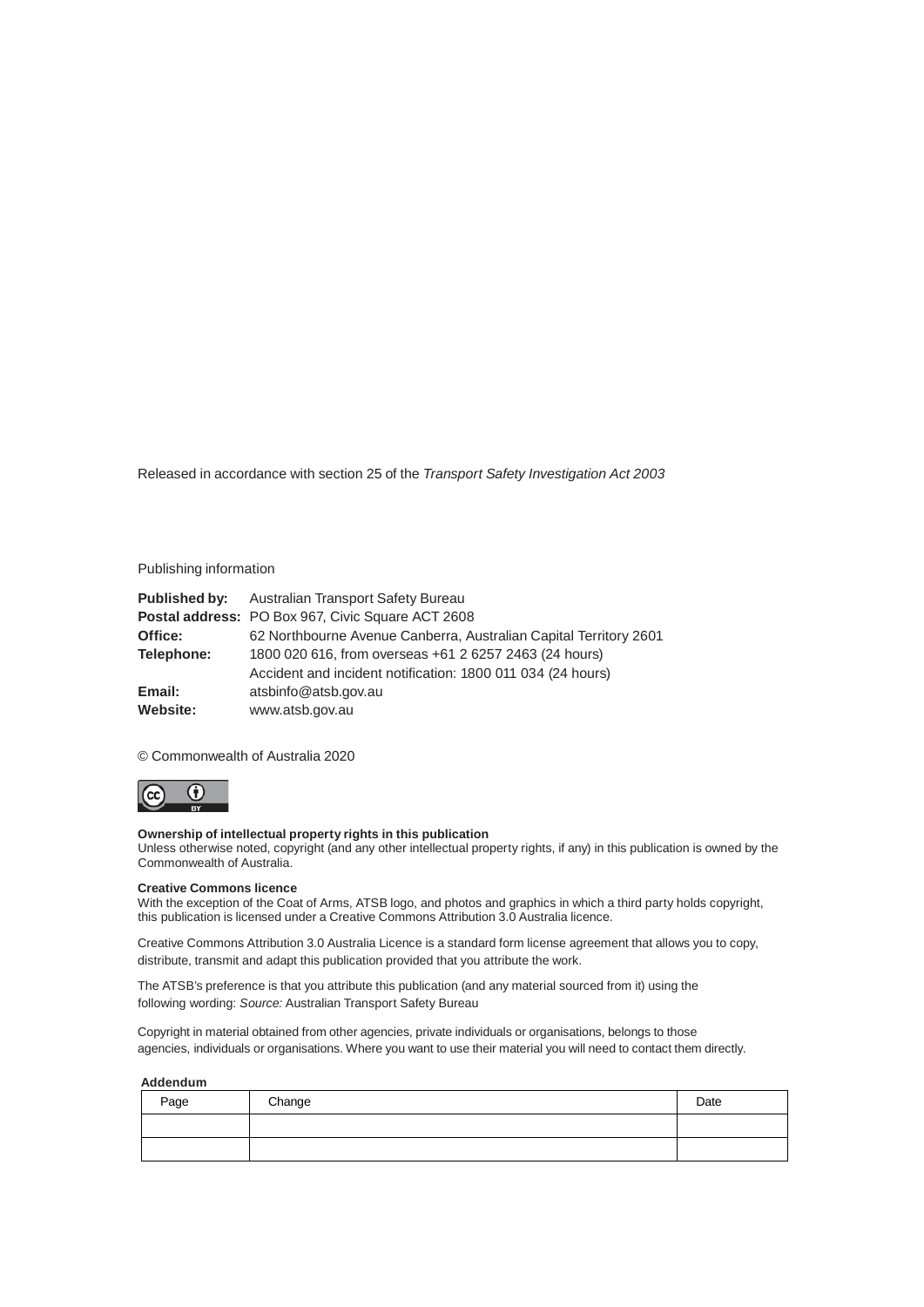## **Safety summary**

## **What happened**

On 22 June 2019, the airboat *Gale Force* was operating on a wetlands tour. The tour involved sections of at-speed driving through Sweets Lagoon, 55 km to the south-west of Darwin, Northern Territory. The tour was along a well-defined, at times shallow, muddy and vegetation-covered watercourse through open swampland. While negotiating a turn, control of the airboat was lost, resulting in collision with a tree. The airboat driver and the four passengers on board were injured. The airboat was damaged and disabled, requiring removal ashore for repair.

The passengers and the airboat driver received first aid and were evacuated to Darwin for further treatment. The airboat driver and two of the four passengers were taken to Darwin hospital for treatment and were discharged later that day. The remaining two passengers only required first aid.

## **What the ATSB found**

While negotiating a turn to starboard, the airboat was slightly off-track with insufficient reserve engine power to drive the boat safely through the turn. The stern likely rode up and skipped over the mud and plant surface, control was lost, leading to the airboat spinning and impacting the tree stern-first on the starboard side.

The ATSB also identified that operational limitations, such as safe speed, which would have reduced the likelihood of the collision and reduced the injury consequences, had not been fully identified and implemented.

## **What's been done as a result**

Outback Floatplane Adventures have updated safety management system procedures and requirements to better reflect the company's focus away from 'adrenaline-based', toward 'nature-based' tours. Specific airboat training, guidance and competency requirements have been implemented along with updated emergency procedures. Prior to taking command, airboat skippers are to be competent in operating the designated airboat in specific tour areas.

## **Safety message**

All business operations should be carefully and regularly assessed for risk. Such assessments should include specific, targeted appraisal of vessel operations as well as the suitability of passengers to undertake tours. In addition to responding to an emergency situation, particular attention should be paid to identifying and implementing safety controls to reduce the likelihood and consequence of an incident.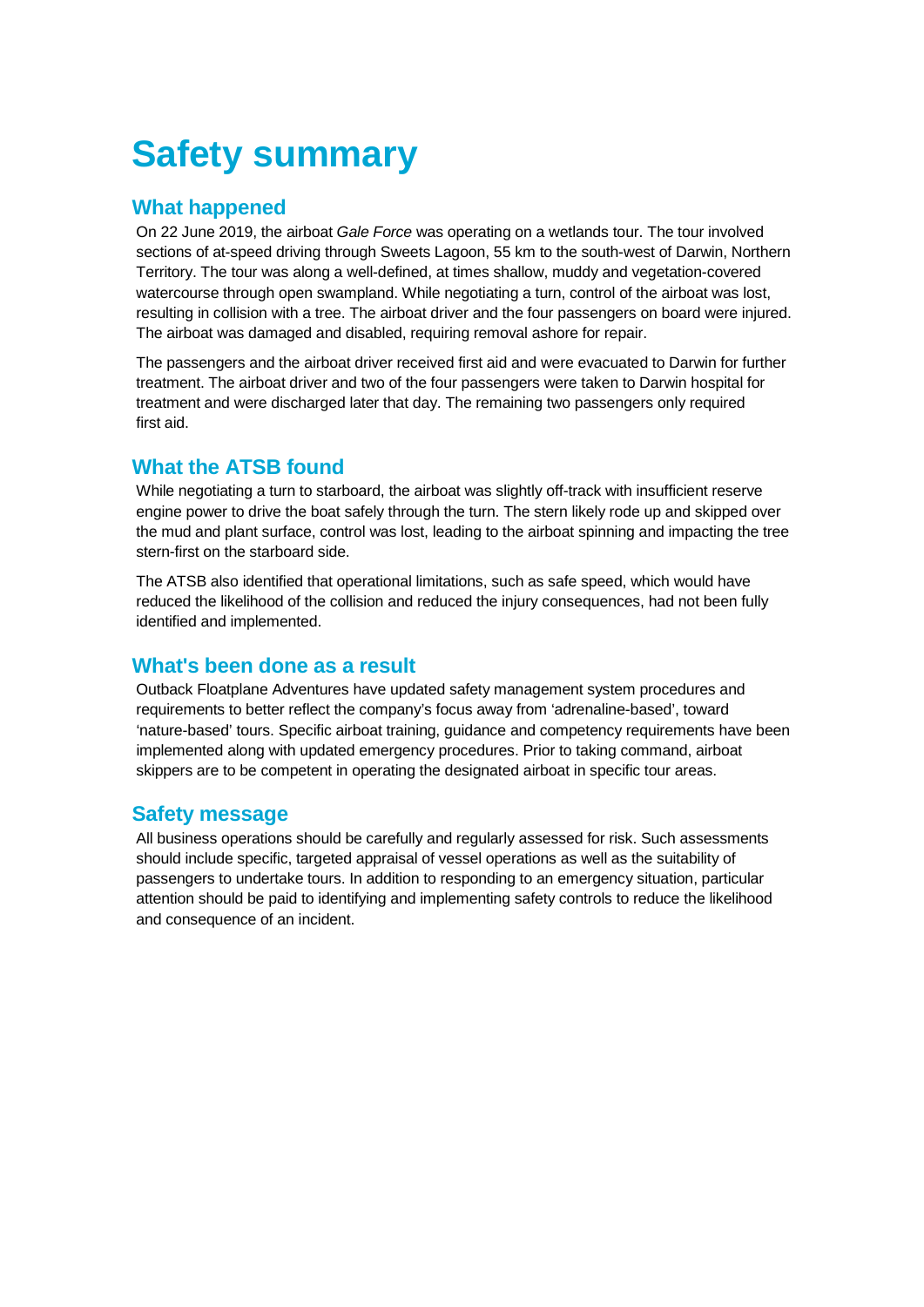## **The occurrence**

## **What happened**

At about 0630 Central Standard Time<sup>[1](#page-3-1)</sup> on 22 June 2019, eight guests arrived at the Outback Floatplane Adventures (OFA) office at Darwin Airport, Northern Territory. They had all booked on the OFA 'half day ultimate adventure tour' and had been transported to the OFA office to complete formalities and commence the tour. At the office, the passengers signed documentation to acknowledge that they had read, understood and agreed to conditions on an indemnity form. This form provided the passengers with some awareness of the risks involved in the tour and advised them to listen to and obey all OFA directions. The passengers were also shown a short aviation safety video prior to boarding the flight from Darwin to Sweets Lagoon, the site of the tour.

Sweets Lagoon is about 55 km south-west of Darwin and the flight, in OFA's float plane, took about 20 minutes. The eight passengers and pilot arrived at the Sweets Lagoon pontoon at about 0730 and were greeted by the airboat skipper and the site host. A helicopter pilot who was also qualified to drive airboats was also at the lagoon.

The tour activities proceeded as planned. Initially, all guests were taken on a one-hour breakfast cruise of Sweets Lagoon on board the custom house boat *Cyclone Creek*. This was followed by a one-hour rainforest cruise on board the airboat *Gale Force* [\(Figure 1\)](#page-3-0).



<span id="page-3-0"></span>**Figure 1:** *Gale Force*

Outback Floatplane Adventures

-

Prior to boarding the airboat, a safety briefing was conducted during which passengers were instructed to remain seated unless advised otherwise by the skipper and to remain within the airboat at all times. The locations of emergency equipment (fire extinguisher, life ring, radio, satellite phone and first aid kit) were pointed out and passengers informed that the tour would remain within mobile phone range at all times. All passengers donned life jackets and were provided with hearing protection against the noise of the airboat engine and fan. Finally, passengers were advised to hold on to the seat in front in the event of a need to brace. However, no specific advice was given to occupants of the front row regarding how to brace.

The rainforest tour was held in a watercourse off the southern end of the lagoon. It was a slow-paced tour winding along confined tracks through the surrounding forest. The tour included regular stops to view the wildlife and scenery. Once completed, the tour returned to the pontoon.

<span id="page-3-1"></span><sup>1</sup> Central Standard Time (CST): Coordinated Universal Time (UTC) + 9.5 hours.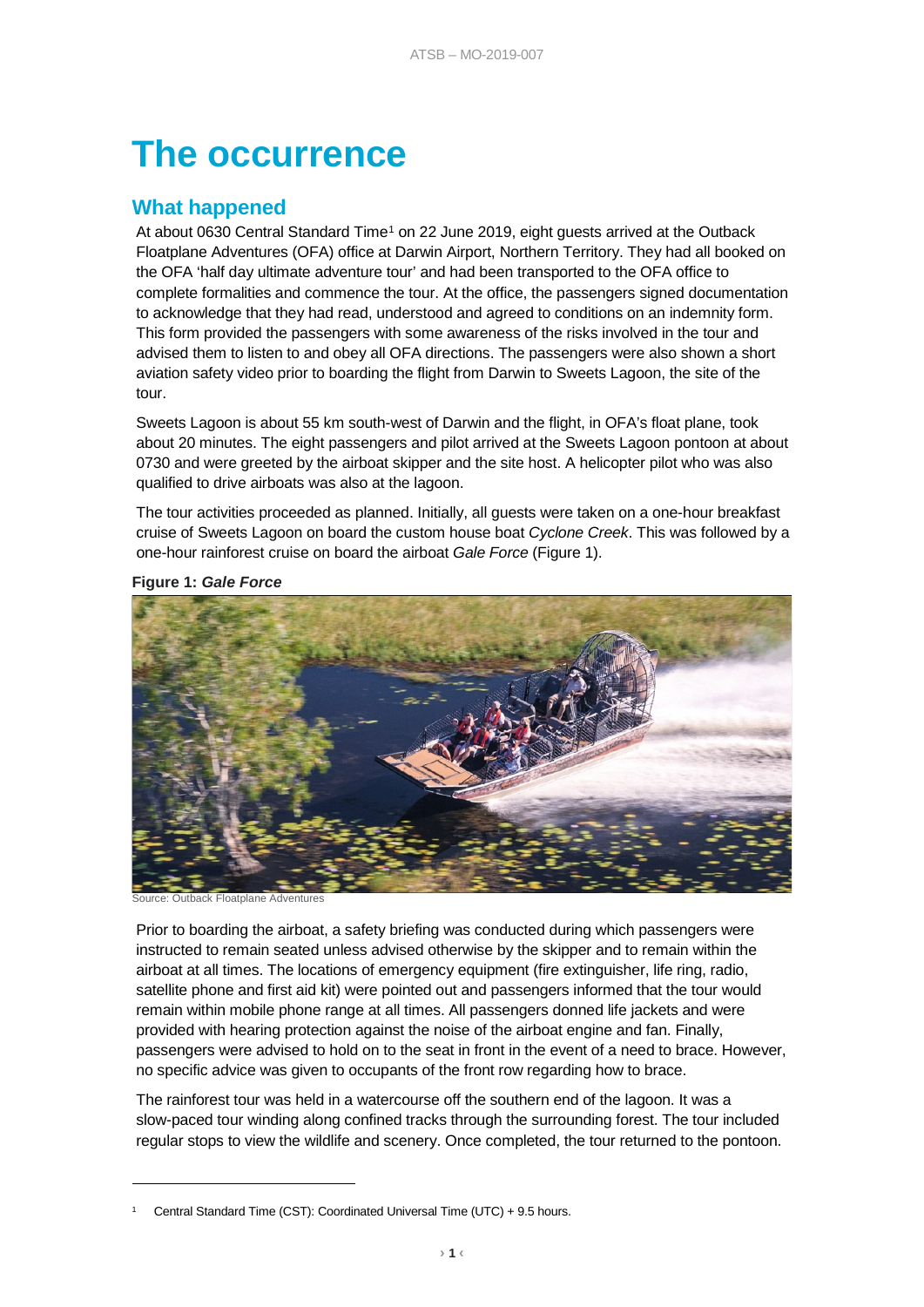At the pontoon, the tour party was separated into two groups of four. One group remained at the pontoon while the other group were taken on a 'hot lap' wetlands tour in *Gale Force*. The passengers could not recall any specific notice of what this tour would involve. The tour progressed without incident and the four guests remaining at the pontoon could clearly hear the airboat. The impression gained was that this tour would be more fast-paced than the earlier rainforest tour and would be more exhilarating.

The first tour group returned about 15 minutes later. The passengers appeared impressed and happy with the ride. The second group of four, consisting of two couples, then boarded. The skipper directed them to sit in the front row of seats. The tour departed and the airboat proceeded at low speed, away from the pontoon, off the lagoon and into a nearby watercourse. The tour passed through a narrow, winding, treed area, along a clearly defined channel, and entered a more open swampland area. From here, the airboat speed was increased.

A few minutes into the ride, the airboat was at speed when the track into a turn to starboard was slightly misjudged and control was lost. The airboat's stern swung to port and left the channel. The starboard aft corner of the airboat swung round and made contact with a tree a few metres from the water's edge [\(Figure 2\)](#page-4-0).

<span id="page-4-0"></span>

**Figure 2: Location of the collision**

Source: Outback Floatplane Adventures; annotated by the ATSB

The impact threw the occupants backwards and then, as momentum swung the bow round, they were propelled forward, out of their seats. The skipper was injured and dazed from being thrown against the airboat side cage. The passengers sustained varying degrees of injury, including cuts and bruising, depending on where they were seated.

The skipper stopped the airboat engine, and gathered the first aid kit and passed it to the passengers. The skipper then telephoned the staff at the pontoon, reported that the collision had occurred and that the airboat was disabled. Immediate assistance was requested including pick-up using the stand-by airboat stationed at the pontoon.

About 15 minutes later, the skipper and passengers were transferred to the second airboat and returned to the pontoon. A short time later, all eight guests and *Gale Force*'s skipper boarded the float plane for return to Darwin. OFA staff arranged medical transport to meet the aircraft upon its arrival and the skipper and two of the passengers were taken to Darwin hospital for further assessment and treatment. All three were released from the hospital later that day. The other two passengers only required first aid.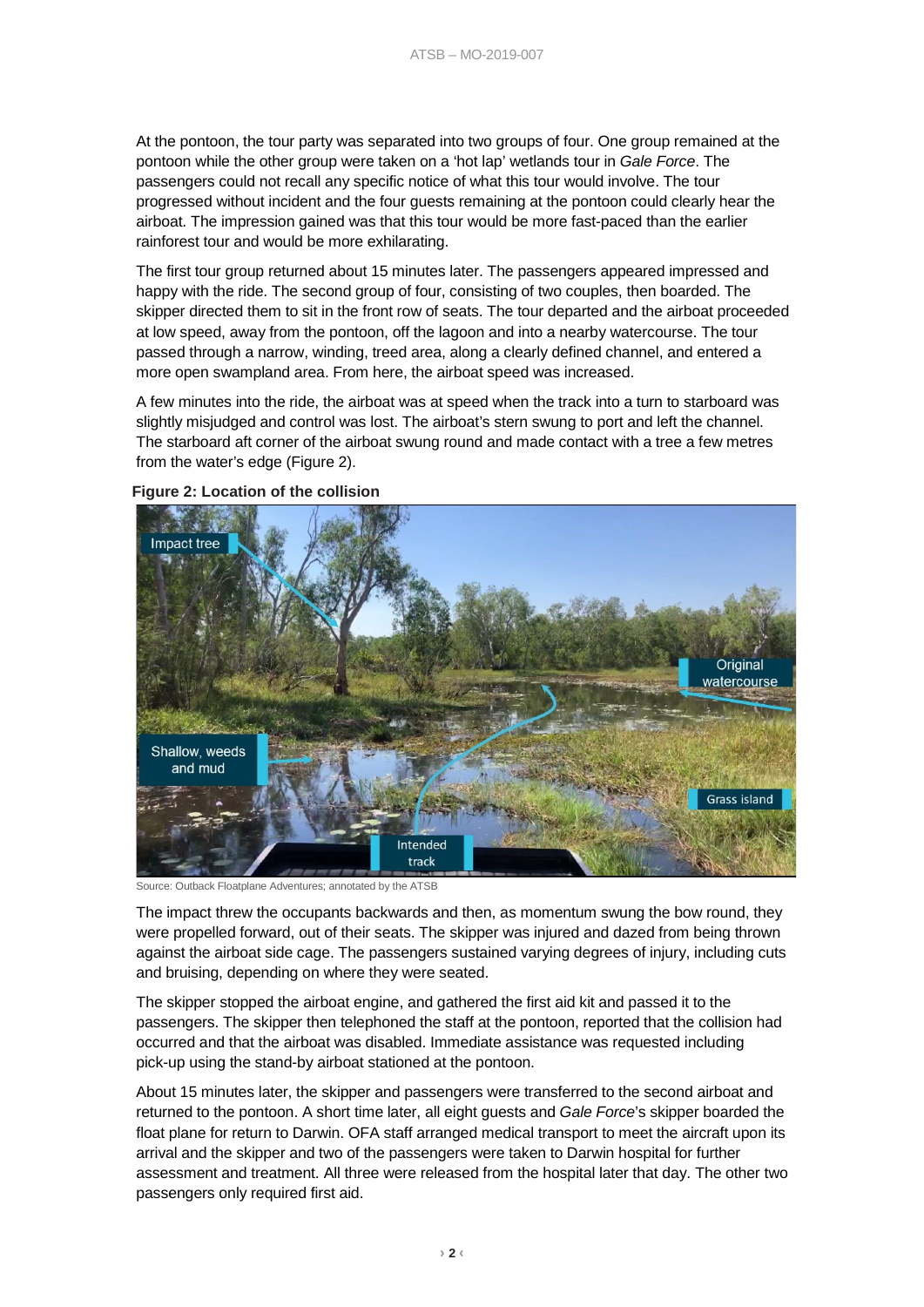*Gale Force* was retrieved from the site and taken ashore for inspection and repair. The airboat had damage to the fan, the protective cage and the hull and the transom had been pushed to port by the impact [\(Figure 3\)](#page-5-0).

The airboat was stripped and the hull repaired. New components were obtained and fitted and the airboat was inspected, surveyed and approved prior to returning to service.

#### <span id="page-5-0"></span>**Figure 3:** *Gale Force* **stern damage**



#### Source: Outback Floatplane Adventures

#### *Regulation*

-

The regulatory requirements for vessels such as *Gale Force* were set out in in the *Marine Safety (Domestic Commercial Vessel - DCV) National Law Act 2012*[2](#page-5-1),[3](#page-5-2) and associated standards and regulations. Specific requirements were dependent upon factors such as the category of vessel, its date of construction, its size, and its intended operation. While there was no definition of 'airboat' in the National Law, the Australian Maritime Safety Authority (AMSA) advised that they were considered to be a novel, or special, vessel.<sup>[4](#page-5-3)</sup>

#### *Certificate of operation*

The key mechanism in the National Law relating to safe operations was the certificate of operation. The certificate of operation sets out the conditions under which a domestic commercial vessel, or fleet of vessels, must operate. These included details of the vessels used, how and where the vessels could operate, and other conditions AMSA considered necessary due to the nature of either a vessel or an operation.

<span id="page-5-1"></span><sup>2</sup> Domestic commercial vessel means a vessel that is for use in connection with a commercial, governmental or research activity.

<span id="page-5-2"></span><sup>3</sup> The *Marine Safety (Domestic Commercial Vessel) National Law Act 2012* (the national law) information is available at [www.amsa.gov.au/about/regulations-and-standards-vessels/national-law-act.](https://www.amsa.gov.au/about/regulations-and-standards-vessels/national-law-act)

<span id="page-5-3"></span>The National Standard for Commercial Vessels (NSCV), Part B, Chapter 3, paragraph 2 states that the regulator may categorise a vessel as novel if it does not have the shape, form, function or propulsion power of most vessels of a similar kind. The NSCV is available at [www.amsa.gov.au/about/regulations-and-standards/national-standard](https://www.amsa.gov.au/about/regulations-and-standards/national-standard-commercial-vessels-nscv)[commercial-vessels-nscv.](https://www.amsa.gov.au/about/regulations-and-standards/national-standard-commercial-vessels-nscv)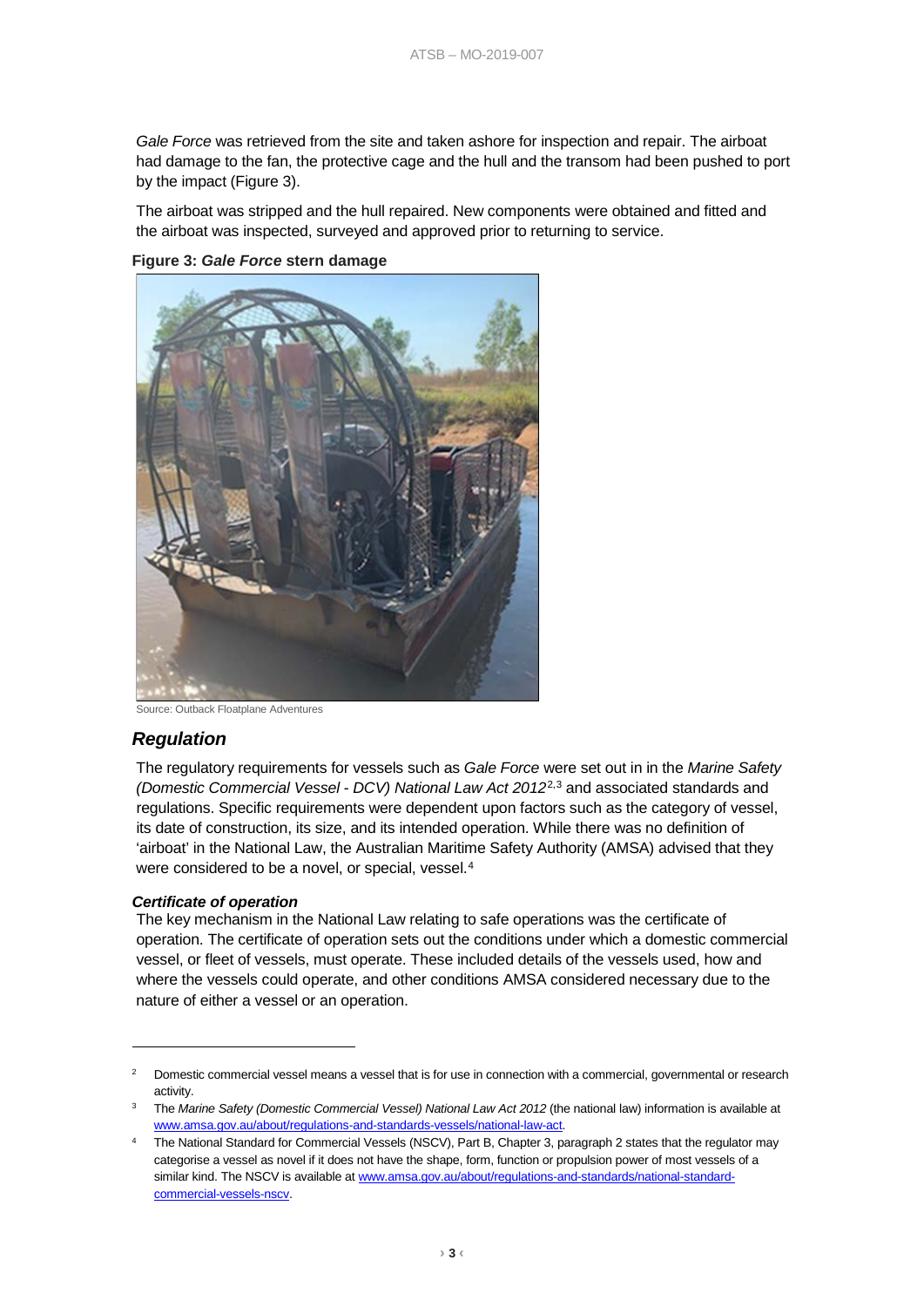#### *Safety management system*

One requirement of the National Law was that the vessel must have a safety management system that complied with the requirements in marine order [5](#page-6-0)04.<sup>5</sup> A safety management system (SMS) is the key way that vessel owners are expected to manage the risks of their operation and the regulations require that all operations are covered by a SMS.<sup>[6](#page-6-1)</sup>

With regard to the operation of airboats in particular, AMSA expected that the SMS would include:

- a comprehensive risk assessment which addressed (identified and controlled) organisational and operational risks including risks to people, the vessel, the business, and the environment
- detailed information on:
	- passenger management and passenger safety including briefings
	- emergency management, including how to deal with incidents in remote, difficult to access locations
	- communications
	- training, including that specific to airboat operation.

To fulfil the requirements of the National Law Act, OFA held a certificate of operation and maintained a system of safety.

#### *Outback Floatplane Adventures*

Outback Floatplane Adventures (OFA) offered seasonal tours of the Northern Territory's natural and wildlife sights from its base in Darwin.

OFA had implemented a safety management system which addressed the operational requirements specified in marine order 504. This included the following documents:

- a safety management system—updated September 2018
- a standard operations manual
- an employee handbook—updated March 2018.

OFA required that the minimum competency as airboat skipper was to hold a Coxswain grade 1[7](#page-6-2) near coastal qualification. Since assuming control of the company, the current management focus had shifted from one of promoting the adrenaline/thrill side of company tours, to emphasising the natural aspects (scenery and wildlife). The guests interviewed as part of this investigation confirmed that the appeal of the airboat tour experience did not require the adrenaline component. This shift in approach included updating of company promotional products in conjunction with changes in operating procedures and verbal instruction to staff. Airboat operating speeds were reduced and previous airboat coxswain guidance regarding spins and fast laps was removed from procedures. These changes were implemented prior to this occurrence.

#### *Airboat skipper-coxswain*

-

*Gale Force*'s skipper had worked in various positions within the tourism industry for more than 10 years. The skipper had obtained a Coxswain grade 1 certificate of competency in 2015 while working on board a dive boat. Since that time, the skipper had continued in the tourism industry commanding a variety of different small tourism vessels in northern Australia waters. In 2018, the skipper drove a five-person airboat conducting private tours of a buffalo station in the Northern Territory, and after about six months moved to Darwin and commenced with OFA. Under the

<span id="page-6-0"></span>Marine Order 504 (Certificates of operation and operation requirements — national law) 2018. Available at [www.amsa.gov.au/about/regulations-and-standards.](https://www.amsa.gov.au/about/regulations-and-standards) 

<span id="page-6-1"></span><sup>6</sup> Further information is available a[t www.amsa.gov.au/vessels-operators/domestic-commercial-vessels/safety](https://www.amsa.gov.au/vessels-operators/domestic-commercial-vessels/safety-management-systems)[management-systems.](https://www.amsa.gov.au/vessels-operators/domestic-commercial-vessels/safety-management-systems)

<span id="page-6-2"></span>The Coxswain grade 1 near coastal qualification allowed the holder to command, and operate the engines of, a vessel less than 12 metres long with unlimited outboard engine propulsion, or inboard engines less than 500 kilowatts in inshore waters.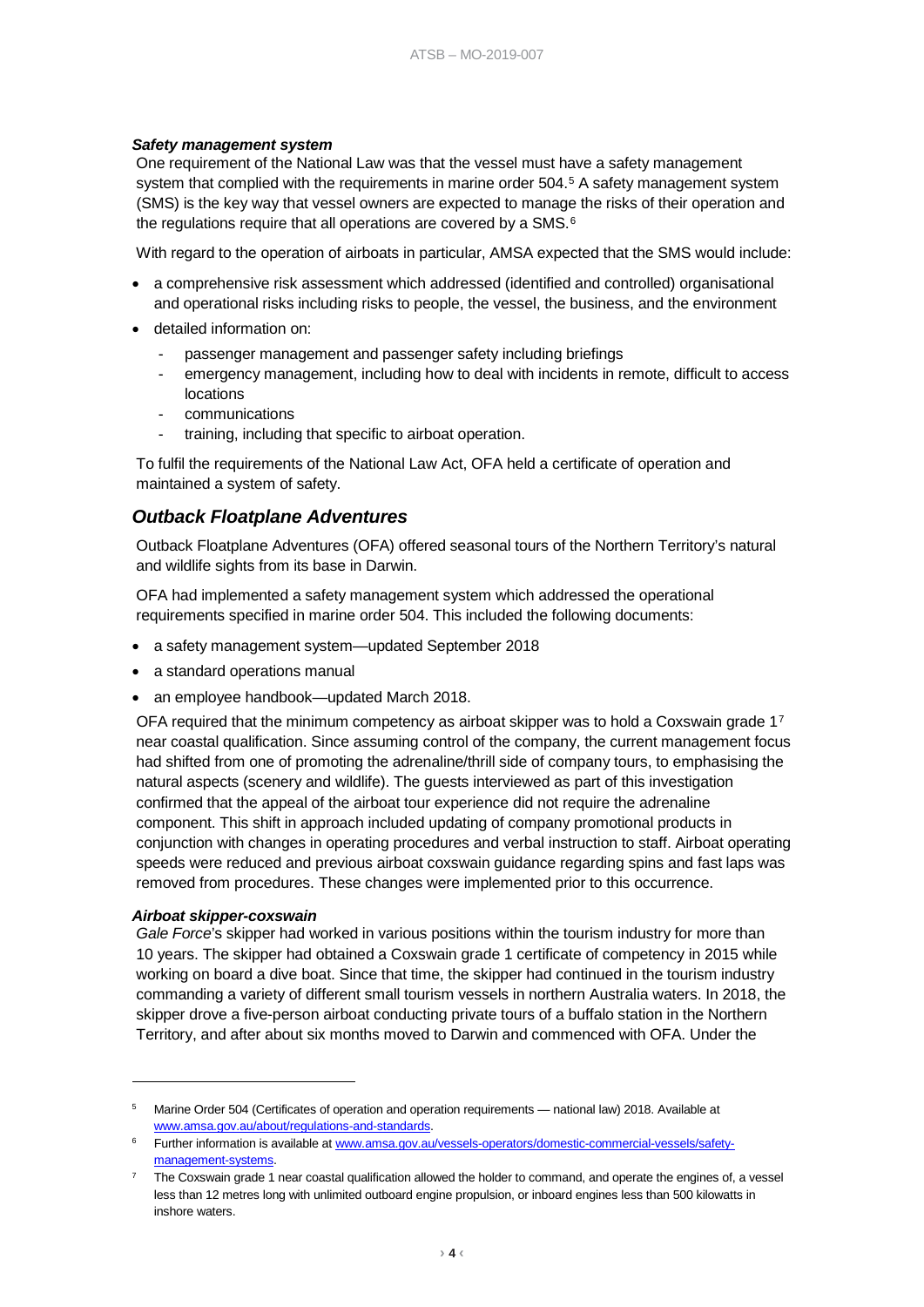supervision of OFA's experienced airboat skipper, this skipper commenced conducting tours on *Gale Force*, starting with the rainforest tour, for the final few weeks of the 2018 season.

The OFA 2019 tour season commenced in March. *Gale Force*'s skipper was assessed by the OFA representative as competent and assigned full operation of the airboat for both tours. Prior to the collision, *Gale Force*'s skipper had a total of almost 500 hours experience as an airboat driver.

At the time of the incident, new airboat drivers worked in a 'buddy' system with an experienced OFA airboat driver. Once considered competent, the candidate was given command of the airboats and ultimately the responsibility as tour manager for the Sweets Lagoon airboat operations.

#### *Gale Force*

*Gale Force* met the requirements applying to Australian DCVs which included having a unique identifier, a certificate of survey, a certificate of operation and was crewed by suitably qualified persons. *Gale Force* was an Australian-registered domestic commercial vessel in survey as a class 2E vessel—certified to carry 12 unberthed passengers and 1 crewmember on smooth waters in daylight hours only. It is square-bowed, 7.5 m long with a 2.5 m beam and hull depth of 0.870 m aft tapering to 0.575 m at the bow. Freeboard was about 0.5 m, fully loaded, measured three-quarters of the length from the bow. The hull bottom was fitted with a 12 mm-thick nylon sheet as a protective and lower friction surface for driving over vegetation or mud.

On board, the passengers were accommodated in three rows of bench seats, separated by a centre aisle into port and starboard seats each able to hold two people. The rows were step-mounted from the bow to aft—the first row was below the gunwale, the second level with it and the third above it. The driver's seat was mounted on the centreline behind and above the third row of passenger seats. Behind the driver, mounted within a protective cage, were the 415 kW engine, fan and rudders.

*Gale Force* was built by Diamondback Airboats, Florida, United States in 2013. The vessel passed survey in Australia in 2013, and entered service with OFA soon after. The airboat was delivered with passenger seatbelts which were removed after discussions between the owner and the regulator. The operating conditions were to be in smooth, shallow waters at low speed, and it was thought the restraints would increase the risks to passengers should the airboat turn over.

However, *Gale Force* was fitted with minimal other forms of passenger restraint—low backed bench seats with end rails only and side fences extending well above seat height. Occupants of the second and third rows could hold on to the seat in front but the front row passengers were essentially unrestrained in the case of a sudden stop.

Furthermore, the risk of injury to airboat occupants in the event of a sudden stop, such as collision, was not specifically assessed. Even at slow speeds, it is possible for people and equipment to be thrown about in an unsafe manner. Protection measures, such as some form of restraint or additional grab bars, were not available to all passengers, resulting in injuries during the collision.

#### *Previous incident*

In 2016, *Gale Force* was involved in a collision on Sweets Lagoon with another airboat operated by OFA. As a result of that incident, operating procedures were updated and track signage was improved. At the time of this occurrence, the Sweets Lagoon tour operations had changed to operating only one airboat at a time in the area.

#### *Airboats*

Airboats are unlike other craft in design, operation and capability. They are suited to specialised types of work in shallow, vegetation-choked, or muddy conditions where conventional craft cannot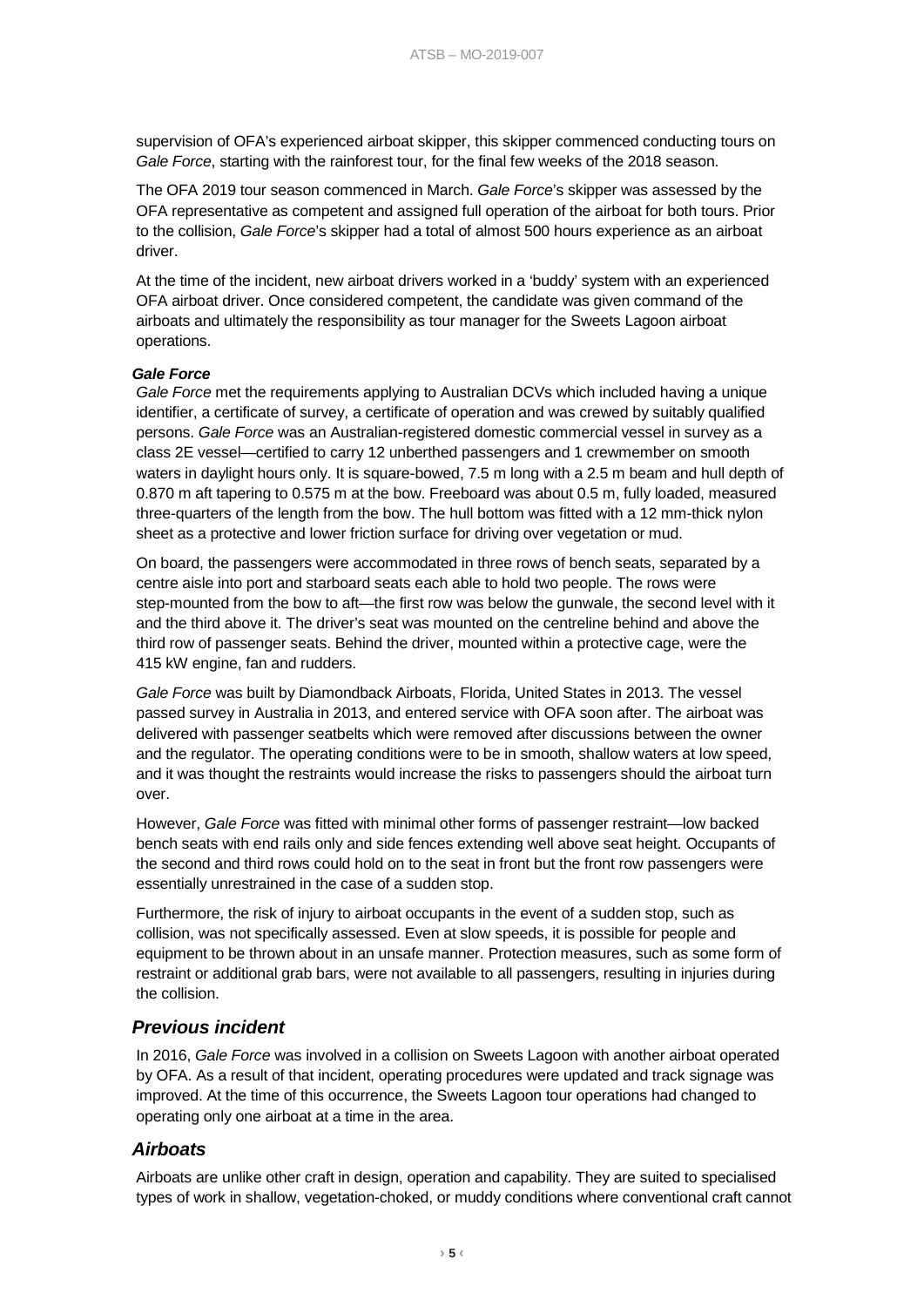travel. Generally, airboats have shallow draught, are flat-bottomed, and have a high centre of gravity and low freeboard. They often have large amounts of engine power. Weight distribution, surface conditions (including the presence of mud and vegetation) and power significantly affect their stability and handling.

#### *Airboat handling/manoeuvrability*

Power is required for both control and propulsion. Engine power is necessary to force air over the rudder to initiate and complete turns. The combination of power and speed are used to force the rear of the boat to ride up onto the surface of the water and slide through a turn. However, when the operator reduces power, significant steering ability is lost. Essentially, a good operating speed is the slowest speed that will maintain the boat on the plane. This provides control with minimal draught yet is slow enough to stop or to take evasive action if needed.

Although the most basic operator instructions are relatively simple, the subtleties and skills required for safe operation are quite complex. Sufficient experience and good judgement of the operator are essential for safe airboat use.

## **Safety analysis**

#### *The incident*

As the airboat was being driven through a confined swampland watercourse on the second wetlands tour, it was at or near full throttle when going into a turn to starboard. In contrast to the earlier tour, the approach into the turn was misjudged and the airboat was slightly off track to port. In this area, the channel narrowed and the surface of the water was broken by grass, water plant and mud patches [\(Figure 2\)](#page-4-0).

As the airboat crossed this surface, it rode up onto the material and control was lost. The airboat engine was at full throttle and there was insufficient reserve power available to drive the boat forward and through the turn. Consequently, the stern swung to port, through about 120°, and left the channel. The stern swung round until the starboard quarter impacted a tree a few metres from the water's edge.

#### *Risk assessment*

The Outback Floatplane Adventures safety management system documents contained several risk tables, principally concerned with business, environmental and personnel risk. The change in management focus had reduced operational risk through lowering airboat speeds and it would be reasonable to expect that the new airboat operating conditions, while driving within constricted and changeable waterways, would also have been assessed and documented. However, at the time of the incident, the risks associated with the airboat operations, such as a collision (which still existed), were not explicitly documented.

Therefore, measures to prevent such an occurrence and to limit the consequences were not shown to have been considered or implemented. Such measures would include detailed airboat operational guidance and assessment of occupant restraint arrangements.

While the company had changed the tourism focus away from adrenaline/thrill activities, the amended tour operations had not been assessed in sufficient depth. Consequently, lingering risks associated with the ways the tours were conducted, and in which the airboat was operated, were not fully identified and implemented.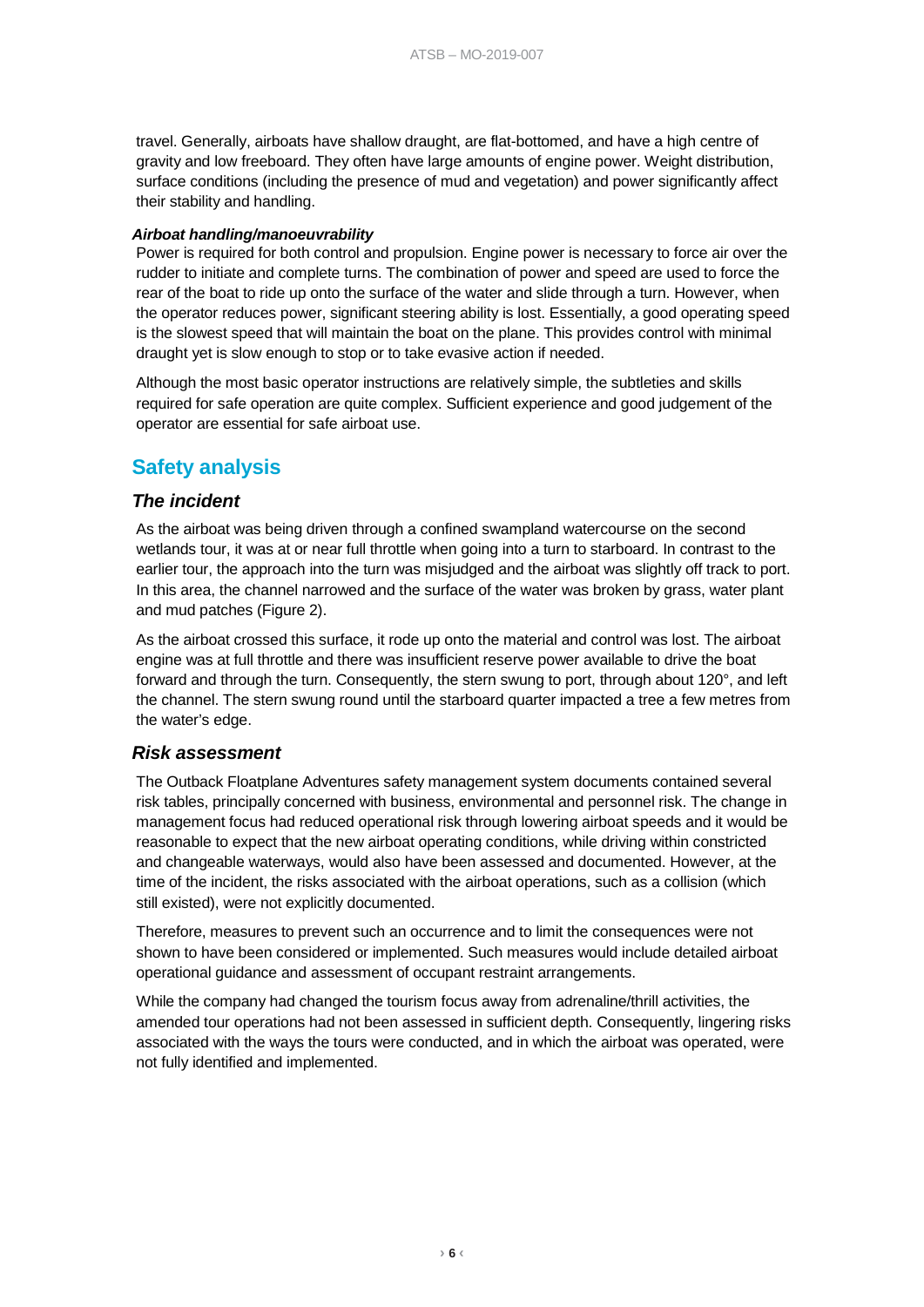## **Findings**

These findings should not be read as apportioning blame or liability to any particular organisation or individual.

- *Gale Force* was being driven, at speed, through a confined swampland watercourse when the track and engine power into a turn were misjudged. During the turn, the stern likely rode over the changing water surface, spun round and impacted a tree.
- Operational limitations, which would have reduced the likelihood of the collision and reduced the injury consequences, had not been fully identified and implemented.

## **Proactive safety action**

Whether or not the ATSB identifies safety issues in the course of an investigation, relevant organisations may proactively initiate safety action in order to reduce their safety risk. The ATSB has been advised of the following proactive safety action in response to this occurrence.

### *Outback Floatplane Adventures*

Outback Floatplane Adventures has advised the ATSB that they have taken the following proactive safety actions:

- reduced the speed of operation of the airboats
- updated the safety management system documents, procedures and processes
- implemented specific airboat training, operational guidance and competency requirements, relating to airboat stability and driving
- introduced updated and expanded procedures for emergency preparedness.

The future assessment of suitably qualified airboat skippers will be conducted by an independent and experienced airboat operator. The assessment will ensure that, prior to taking command, the skipper is competent in airboat operations in the tour areas and on the specific vessel they will be in charge of.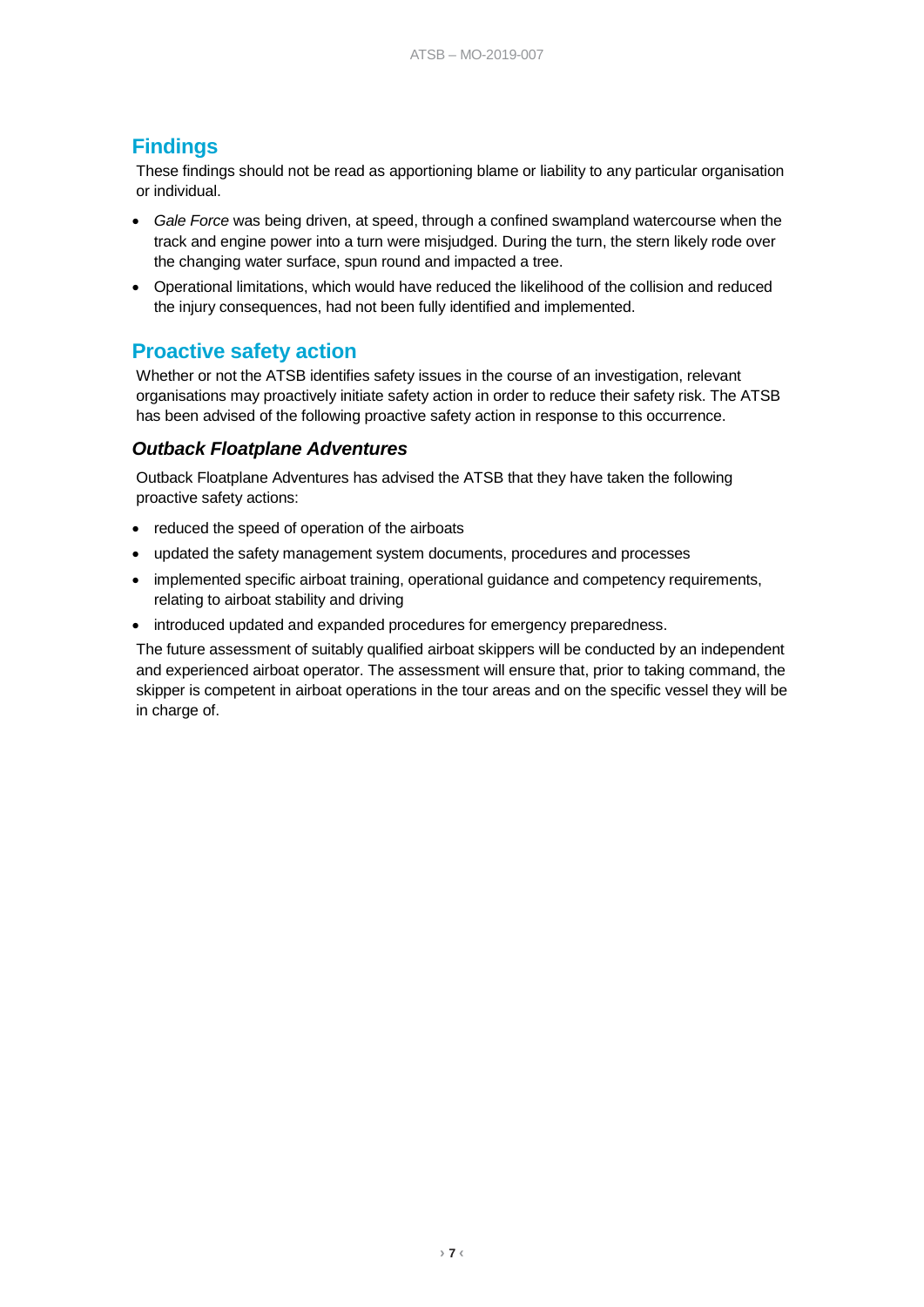## **General details**

## **Occurrence details**

| Date and time:           | 22 June 2019 - 1010 CST                                       |                          |  |
|--------------------------|---------------------------------------------------------------|--------------------------|--|
| Occurrence category:     | Serious incident                                              |                          |  |
| Primary occurrence type: | Collision with tree                                           |                          |  |
| l ocation:               | Sweets Lagoon, 55 km south-west of Darwin, Northern Territory |                          |  |
|                          | Latitude: 12º 53.03' S                                        | Longitude: 130° 34.08' E |  |

## *Ship details*

| Name:              | Gale Force                                     |                                 |  |
|--------------------|------------------------------------------------|---------------------------------|--|
| Unique Identifier: | 429374                                         |                                 |  |
| Flaq:              | Australia                                      |                                 |  |
| Type of operation: | Tourism – smooth waters, 12 passengers or less |                                 |  |
| Departure:         | Sweets Lagoon, Northern Territory              |                                 |  |
| Destination:       | Scenic wetlands tour                           |                                 |  |
| Injuries:          | $Crew - 1$ serious                             | Passengers - 2 serious, 2 minor |  |
| Damage:            | Hull panel damage and transom pushed to port.  |                                 |  |
|                    | Propeller, rudders and guard damaged.          |                                 |  |